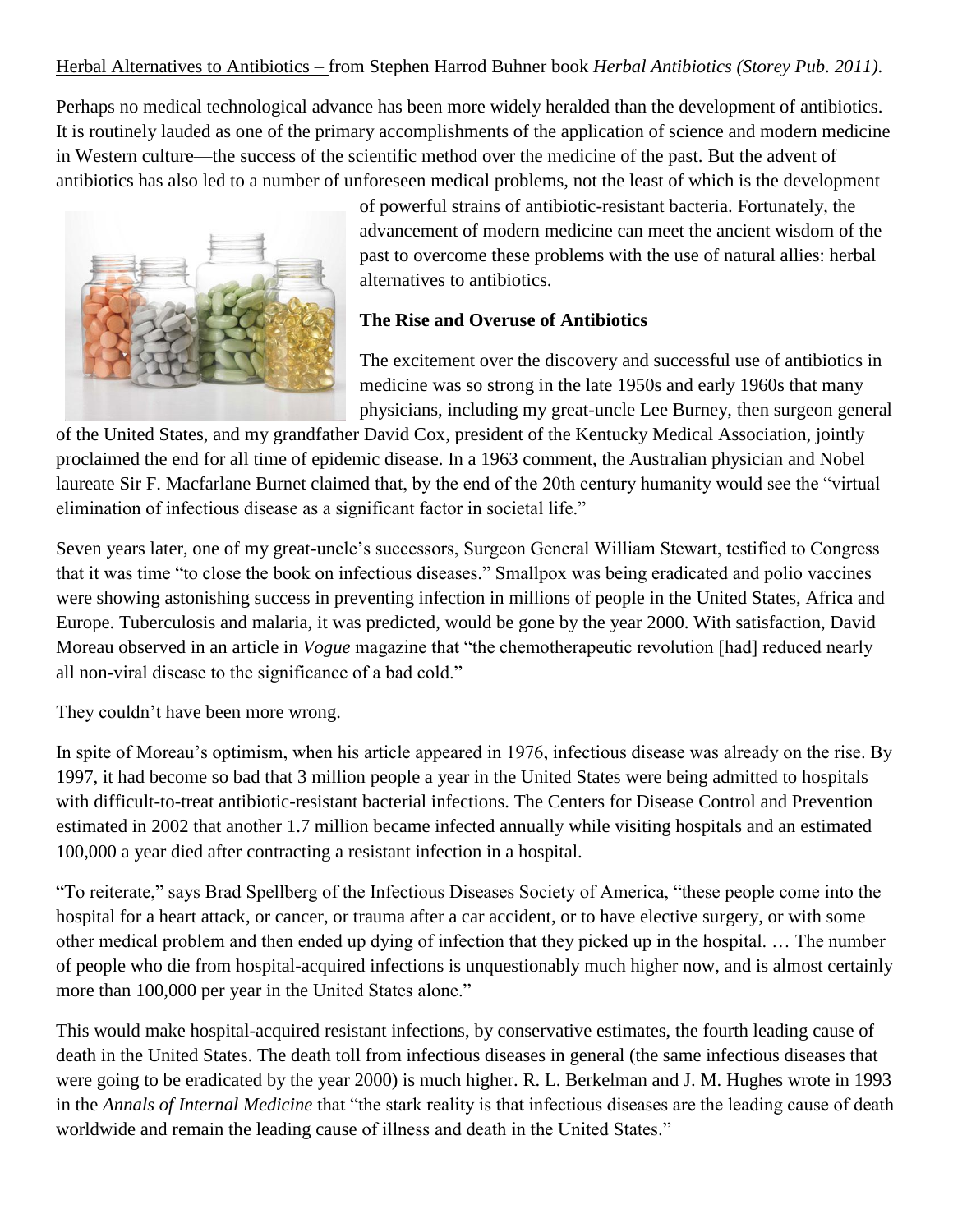Pathologist and researcher Marc Lappe went even further, declaring in his book *When Antibiotics Fail* (North Atlantic, 1995), "The period once euphemistically called the 'Age of Miracle Drugs' is dead."

# **The End of Miracle Drugs**

Though penicillin was discovered in 1929, it was only with World War II that it was commercially developed and it wasn't until after the war that its use became routine. Those were heady days. It seemed science could do anything. New antibiotics were being discovered daily; the arsenal of medicine seemed overwhelming. In the euphoria of the moment, no one heeded the few voices raising concerns. Among them, ironically enough, was Alexander Fleming, the discoverer of penicillin. Fleming noted as early as 1929 in the *British Journal of Experimental Pathology* that numerous bacteria were already resistant to the drug he had discovered, and in a 1945 *New York Times* interview, he warned that improper use of penicillin would inevitably lead to the development of resistant bacteria. Fleming's observations were prescient.

At the time of his interview, just 14 percent of *Staphylococcus aureus* bacteria were resistant to penicillin; by 1953, as the use of penicillin became widespread, 64 percent to 80 percent of the bacteria had become resistant; resistance to tetracycline and erythromycin was also being reported. (In 1995, an incredible 95 percent of staph was resistant to penicillin.) By 1960, resistant staph had become the most common source of hospital-acquired infections worldwide. So physicians began to use methicillin, a *beta*-lactam antibiotic that they found to be effective against penicillin-resistant strains.

Methicillin-resistant staph (MRSA) emerged within a year. The first severe outbreak in hospitals occurred in the United States in 1968—a mere eight years later. Eventually, MRSA strains resistant to all clinically available antibiotics except the glycopeptides (vancomycin and teicoplanin) emerged. And by 1999, 54 years after the commercial production of antibiotics, the first staph strain resistant to all clinical antibiotics had infected its first three people.

Originally limited to patients in hospitals (the primary breeding ground for such bacteria), by the 1970s resistant strains had begun appearing outside hospitals. Now they are common throughout the world's population. In 2002, I saw my first resistant staph infection outside a hospital setting. By 2011, I was receiving monthly calls and emails about them.

This rate of resistance development was supposed to be impossible. Evolutionary biologists had insisted that evolution in bacteria (as in all species) could come only from spontaneous, usable mutations that occur with an extremely low frequency (from one out of every 10 million to one out of every 10 billion mutations) in each generation. The idea that bacteria could generate significant resistance to antibiotics in only 35 years was considered impossible. The thought that the human species could be facing the end of antibiotics only 60 years after their introduction was ludicrous. But in fact, bacteria are showing extremely sophisticated responses to the human "war" on disease.

### **The Rise of Bacterial Resistance**

The thing that so many people missed, including my ancestors, is that *all* life on Earth is highly intelligent and adaptable. Bacteria are the oldest forms of life on this planet and they have learned very, very well how to respond to threats to their well-being. Among those threats are the thousands if not millions of antibacterial substances that have existed as long as life itself.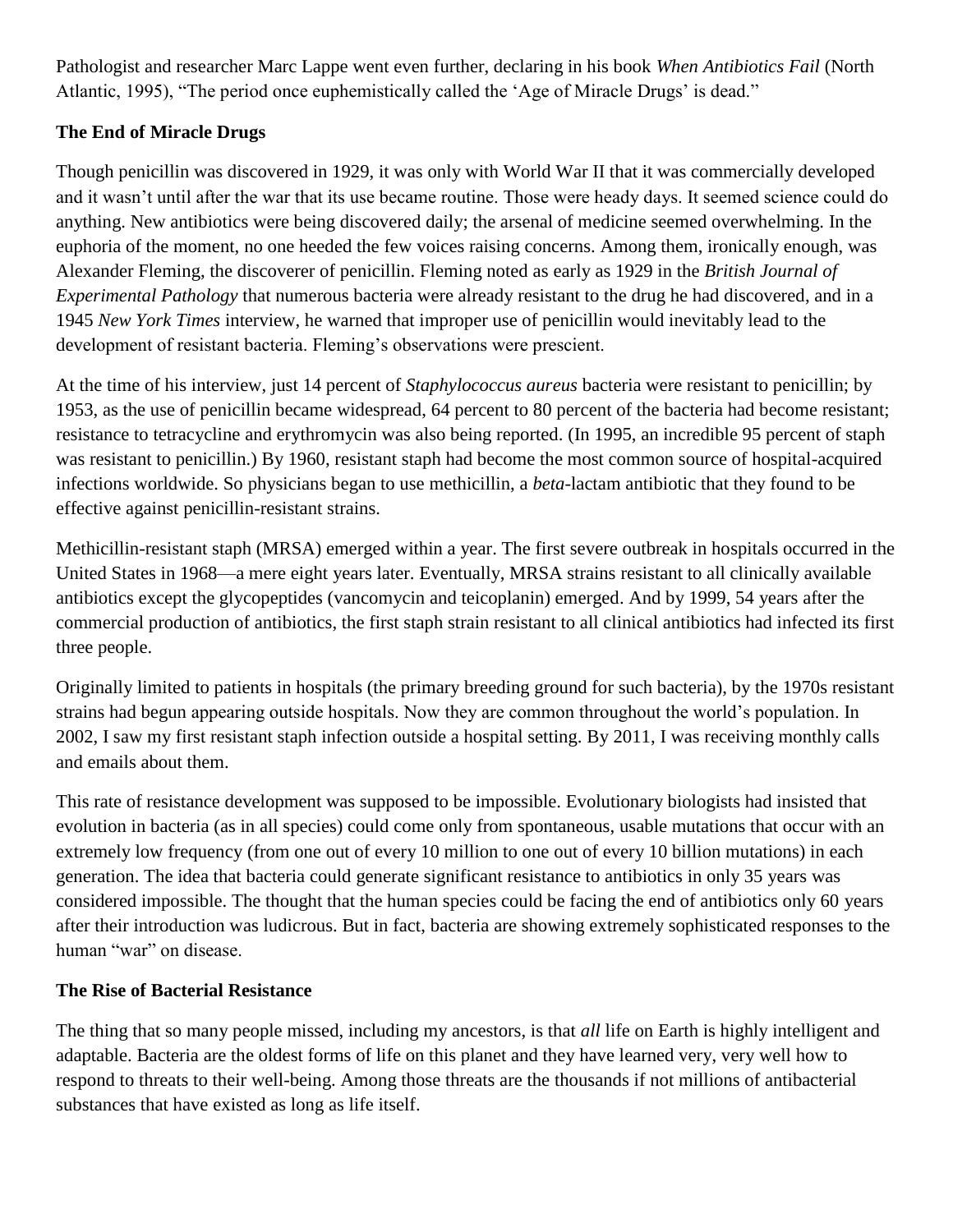One of the crucial understandings that those early researchers ignored, though tremendously obvious now (only hubris could have hidden it so long), is that the world is filled with antibacterial substances, most produced by other bacteria, as well as fungi and plants.

To survive, bacteria learned how to respond to those substances a very long time ago. Or as Steven Projan of Wyeth Research puts it, bacteria "are the oldest of living organisms and thus have been subject to 3 billion years of evolution in harsh environments and therefore have been selected to withstand chemical assault."

What makes the problem even more egregious is that most of the antibiotics originally developed by human beings came from fungi—fungi that bacteria had encountered a very long time ago. Given those circumstances, *of course* there were going to be problems with our antibiotics. It's possible that if our antibiotic use had been restrained, the problems would have been minor.

But it hasn't been; the amount of pure antibiotics being dumped into the environment is unprecedented in evolutionary history. And that has had tremendous impacts on the bacterial communities of Earth, and the bacteria have set about solving the problem they face very methodically. Just like us, they want to survive, and just like us, they are very adaptable. In fact, they are much more adaptable than we ever will be.

# **What Is Good Bacteria and Why We Need Some**

The bacteria that colonize our bodies are friendly, mutualistic bacteria. They take up all the space on and in our bodies on which bacteria can grow. By doing so, they leave no room for other, less benign bacteria to live. But the relationship goes beyond this. *All* of our co-evolutionary bacteria generate antibiotic substances that kill off other, less friendly bacteria. The *Streptococcus* bacteria that normally live in our throats produce large quantities of antibacterial substances that are specifically active against the *Streptococcus pyogenes* bacteria that cause strep throat.

Regular exposure to pathogenic bacteria as we are growing teaches our bodies and our symbiotic bacteria how to respond most effectively to disease organisms. This produces much higher levels of health later in life. Research continually finds that children who are "protected" from bacteria by keeping them in exceptionally clean environments where they are constantly exposed to antibacterial soaps and wipes are not in fact healthier but much sicker overall than children not so protected. The constant exposure to a world filled with bacteria, the world out of which we emerged as a species, in fact stimulates the immune health of all of us as we grow. We actually *need* to come into contact with the microorganisms of the world to be healthy.

### **So why bother with antibiotics?**

It is clear that antibiotics are not going to be used any less and in fact they are being used at far greater rates than they were 15 years ago. The human species, as a group, has never really been known for doing the sensible thing before it is too late. We will stop using antibiotics only when they truly fail to work. And even then most of the people in the Western world will still try to hold on to them and our fatally flawed approach to bacterial disease.

But for those who want to truly empower themselves and their families and prepare for the time that is so quickly approaching us, there are options. You can take control over your own health and health care. You can prepare. You can learn to use herbal medicines to heal yourself from disease. And you can learn what to do if you find that one day you need to know how to treat a resistant infection.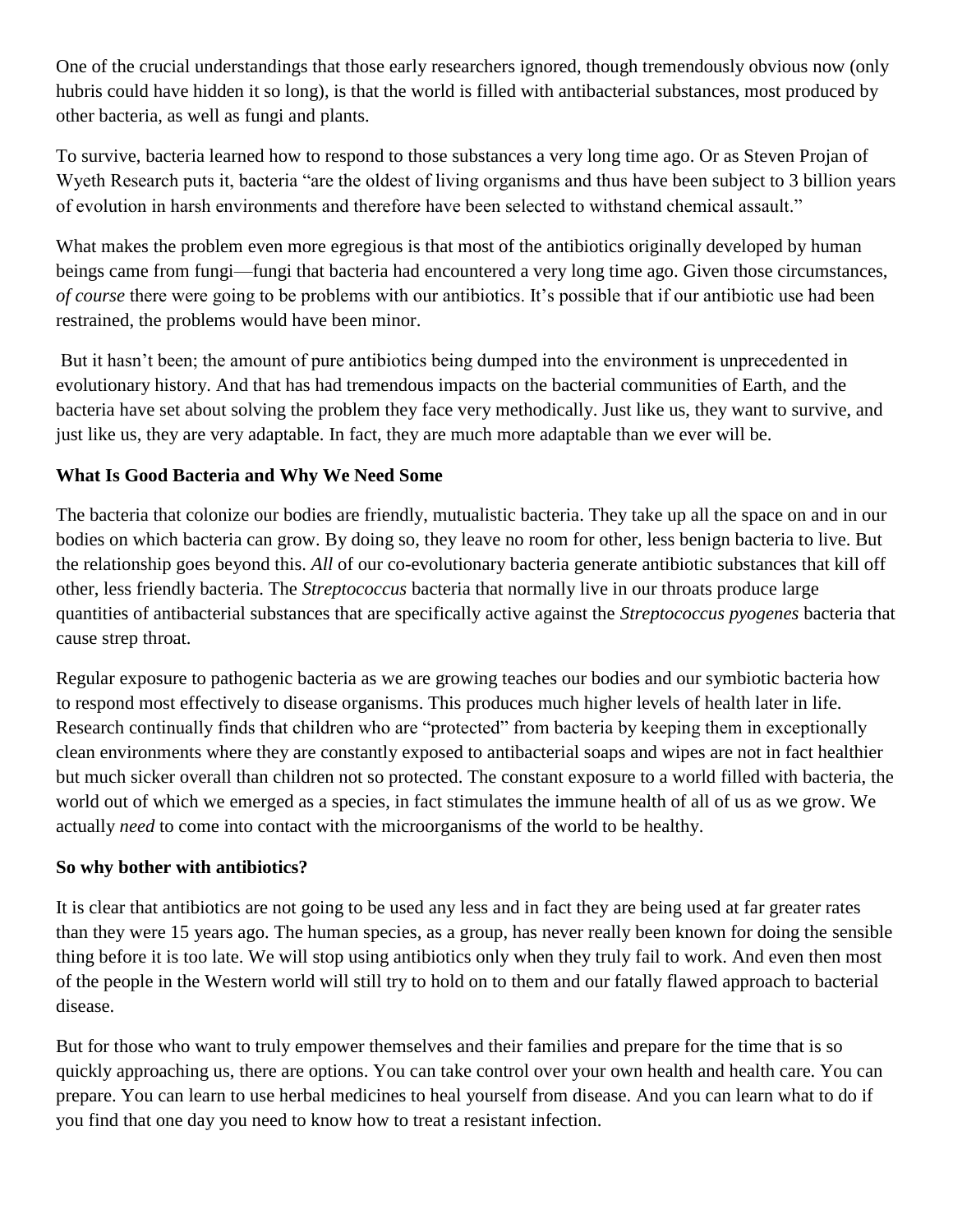### **About Alternatives to Antibiotics**

To find the top herbs that can be effectively used for treating antibiotic-resistant organisms, I have relied on decades of my own experience, the cumulative experience of a great many other practitioners, many thousands of journal papers of very good research by committed researchers from many countries around the world, and the history of use of these plants by local peoples over centuries.

**Systemic antibacterials** are herbal medicines that are broadly systemic, that are spread by the bloodstream throughout the body, thus affecting every cell and organ within the body, and that are active against a range of bacteria. These herbs are good for treating infections such as MRSA that have spread throughout the body and are not responding to multiple antibiotic protocols.



*Example:* Artemisia (*Artemisia annua*) is a systemic antibacterial that contains artemisinin, an active constituent known for its effectiveness in treating malaria. The aerial parts of this herb, including the flowers, have the highest artemisinin content.

**Localized antibacterials** are those that do not spread easily throughout the body but are limited in their movement. Because they don't easily cross membranes, they are effective in the GI and urinary tracts and for external infections. These kinds of herbs are useful for infections such as *E. coli* O157:H7 or cholera or for infected skin wounds that refuse to heal.



*Example:* **Juniper** (*Juniperus* spp.) is a localized antibacterial that is high in vitamin C. Its berries and needles are typically used, although its bark, wood and root are also active. To use, prepare chopped juniper needles as a standard infusion, or eat a small handful of berries.

**Facilitative or synergistic herbs** are just that: plants that facilitate the action of other plants or pharmaceuticals. They either enhance the action of the antibacterial being used or affect the bacteria so that the antibacterial is more effective. Most plants contain both antibiotic substances *and* a potent synergist.

*Example:* Ginger (*Zingiber officinale*) is a synergistic herb used for colds and flu, nausea and poor circulation. Benefit from this culinary herb by taking the fresh juice of the root as a hot tea—its most potent form. However you use it, ginger's root is the active portion of the plant.